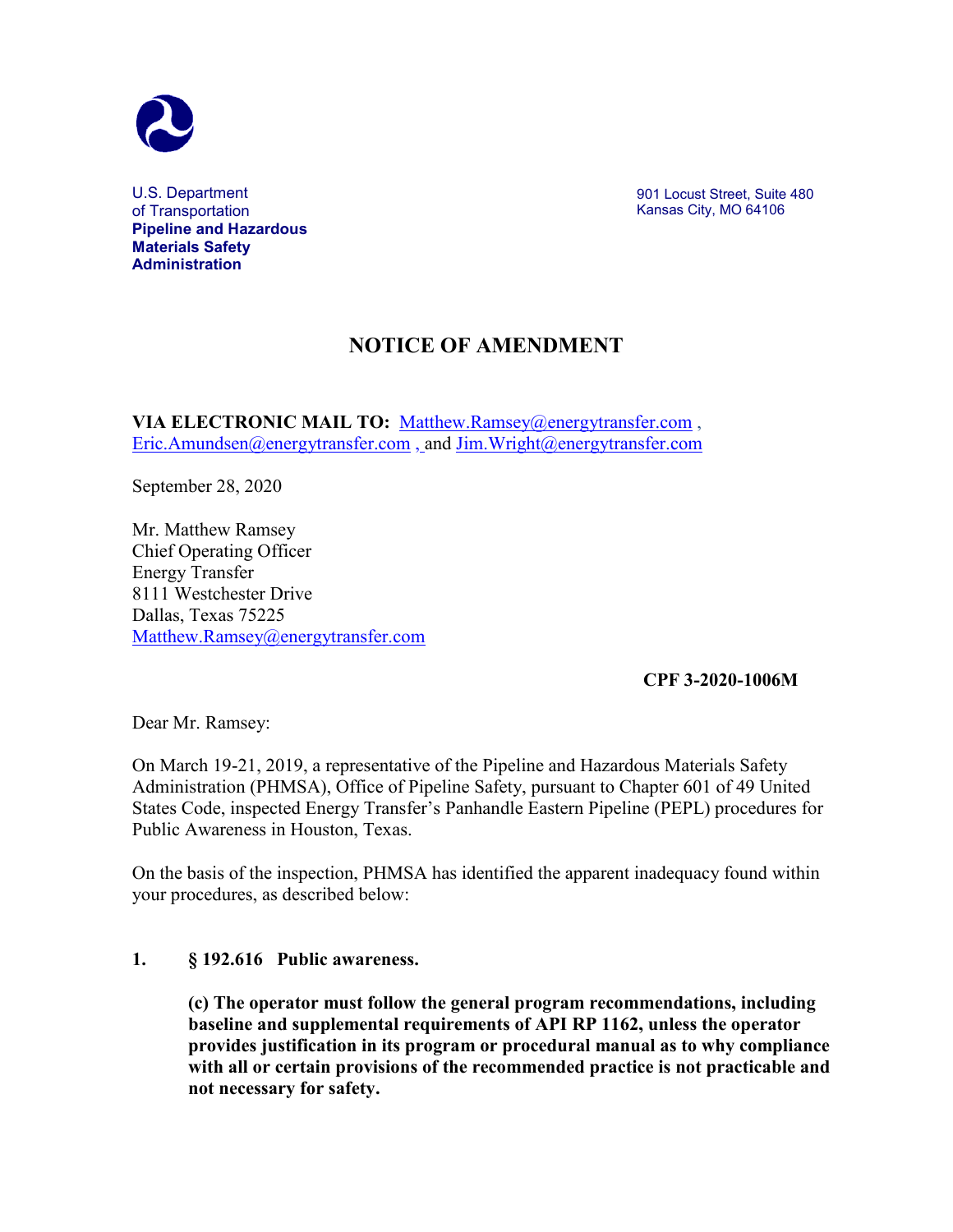PEPL's Public Awareness Plan is inadequate because it does not include a process that takes into account consequences, for non-alternative maximum allowable operating pressure pipelines, when establishing notification distances from the pipeline. Specifically, PEPL's Public Awareness Plan procedure A.17 Section 7.2 only indicates that PEPL *could* include potential impact consequences for lines other than alternative maximum allowable operating pressure lines.

API RP 1162 section 3 states, "The operator should consider tailoring its communication coverage area to fit its particular pipeline location and release consequences. The operator would be expected to consider areas of consequence as defined in federal regulations. Where specific circumstances suggest a wider coverage area for a certain pipeline location, the operator should expand its communication coverage area as appropriate."

PEPL must amend its procedure A.17 Section 7.2 to always include consequences in establishing notification distances for its public stakeholder audience.

## Response to this Notice

This Notice is provided pursuant to 49 U.S.C. § 60108(a) and 49 C.F.R. § 190.206. Enclosed as part of this Notice is a document entitled *Response Options for Pipeline Operators in Compliance Proceedings*. Please refer to this document and note the response options. Be advised that all material you submit in response to this enforcement action is subject to being made publicly available. If you believe that any portion of your responsive material qualifies for confidential treatment under 5 U.S.C. 552(b), along with the complete original document you must provide a second copy of the document with the portions you believe qualify for confidential treatment redacted and an explanation of why you believe the redacted information qualifies for confidential treatment under 5 U.S.C. 552(b).

Following the receipt of this Notice, you have 30 days to submit written comments, revised procedures, or a request for a hearing under §190.211. If you do not respond within 30 days of receipt of this Notice, this constitutes a waiver of your right to contest the allegations in this Notice and authorizes the Associate Administrator for Pipeline Safety to find facts as alleged in this Notice without further notice to you and to issue an Order Directing Amendment. If your plans or procedures are found inadequate as alleged in this Notice, you may be ordered to amend your plans or procedures to correct the inadequacies (49 C.F.R. § 190.206). If you are not contesting this Notice, we propose that you submit your amended procedures to my office within 45 days of receipt of this Notice. This period may be extended by written request for good cause. Once the inadequacies identified herein have been addressed in your amended procedures, this enforcement action will be closed.

It is requested (not mandated) that Panhandle Easter Pipe Line maintain documentation of the safety improvement costs associated with fulfilling this Notice of Amendment (preparation/revision of plans, procedures) and submit the total to Allen C. Beshore, Director, Central Region, OPS, Pipeline and Hazardous Materials Safety Administration. In correspondence concerning this matter, please refer to **CPF 3-2020-1006M** and, for each document you submit, please provide a copy in electronic format whenever possible.